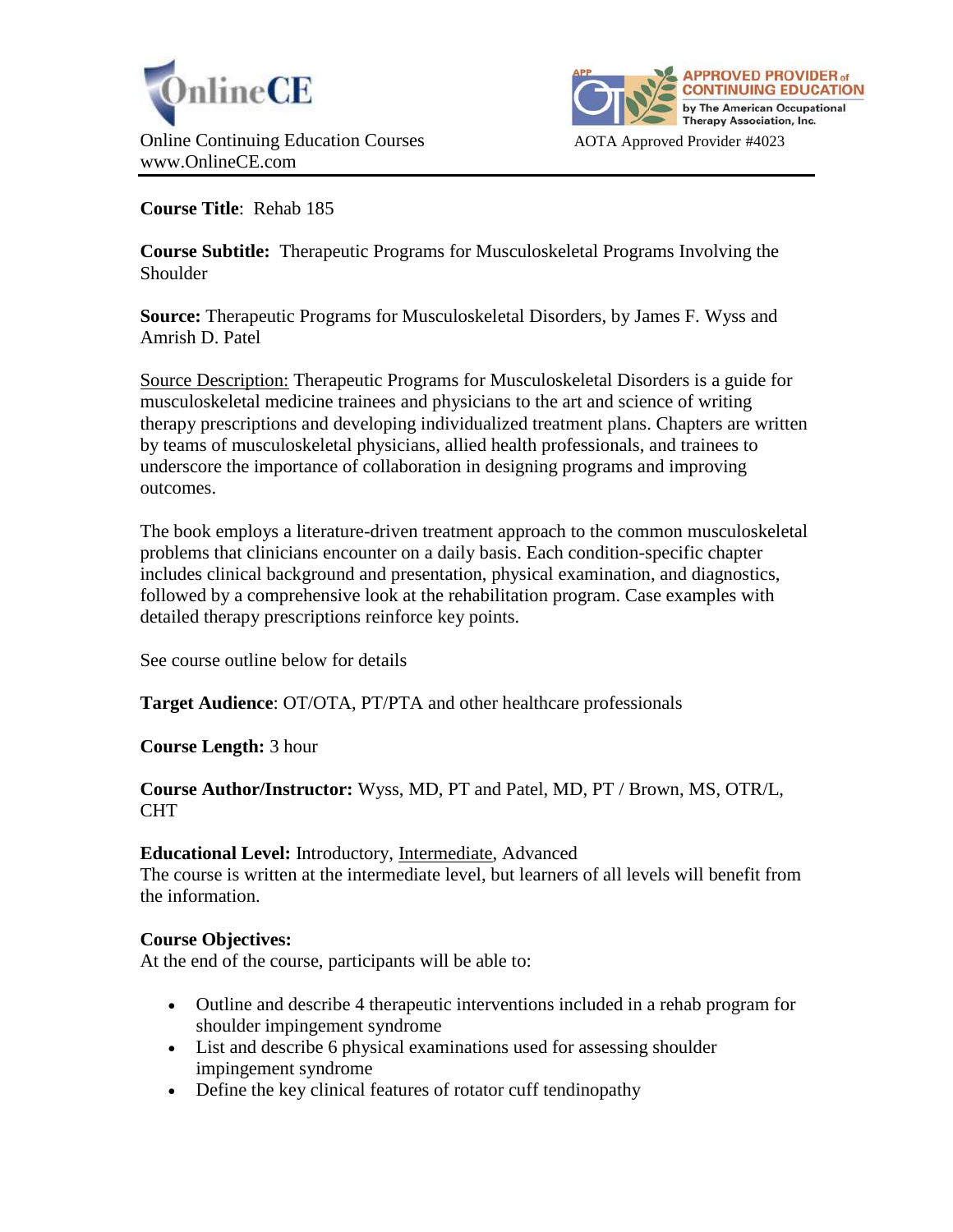- Outline and describe 4 therapeutic interventions included in a rehab program for rotator cuff tendinopathy
- Define the key clinical features of glenohumeral osteoarthritis
- Outline and describe 4 therapeutic interventions included in a rehab program for glenohumeral osteoarthritis
- Define the key clinical features of glenohumeral joint instability
- Outline and describe 4 therapeutic interventions included in a rehab program for glenohumeral joint instability
- Define the key clinical features of adhesive capsulitis
- Outline and describe 4 therapeutic interventions included in a rehab program for adhesive capsulitis

## **Outline of Content:**

## **Hour #1**

Shoulder Impingement Syndromes Introduction The Rehabilitation Program Therapeutic Modalities Manual Therapy Therapeutic Exercise Specialized Techniques Home Exercise Program Summary Sample Case Sample Therapy Prescription Rotator Cuff Tendinopathy Introduction The Rehabilitation Program

# **Hour #2**

Therapeutic Modalities Manual Therapy Specialized Techniques Home Exercise Program Summary Sample Case Sample Therapy Prescription Glenohumeral Osteoarthritis Glenohumeral Joint Instability Introduction The Rehabilitation Program Therapeutic Modalities Manual Therapy

# **Hour #3**

Therapeutic Exercise